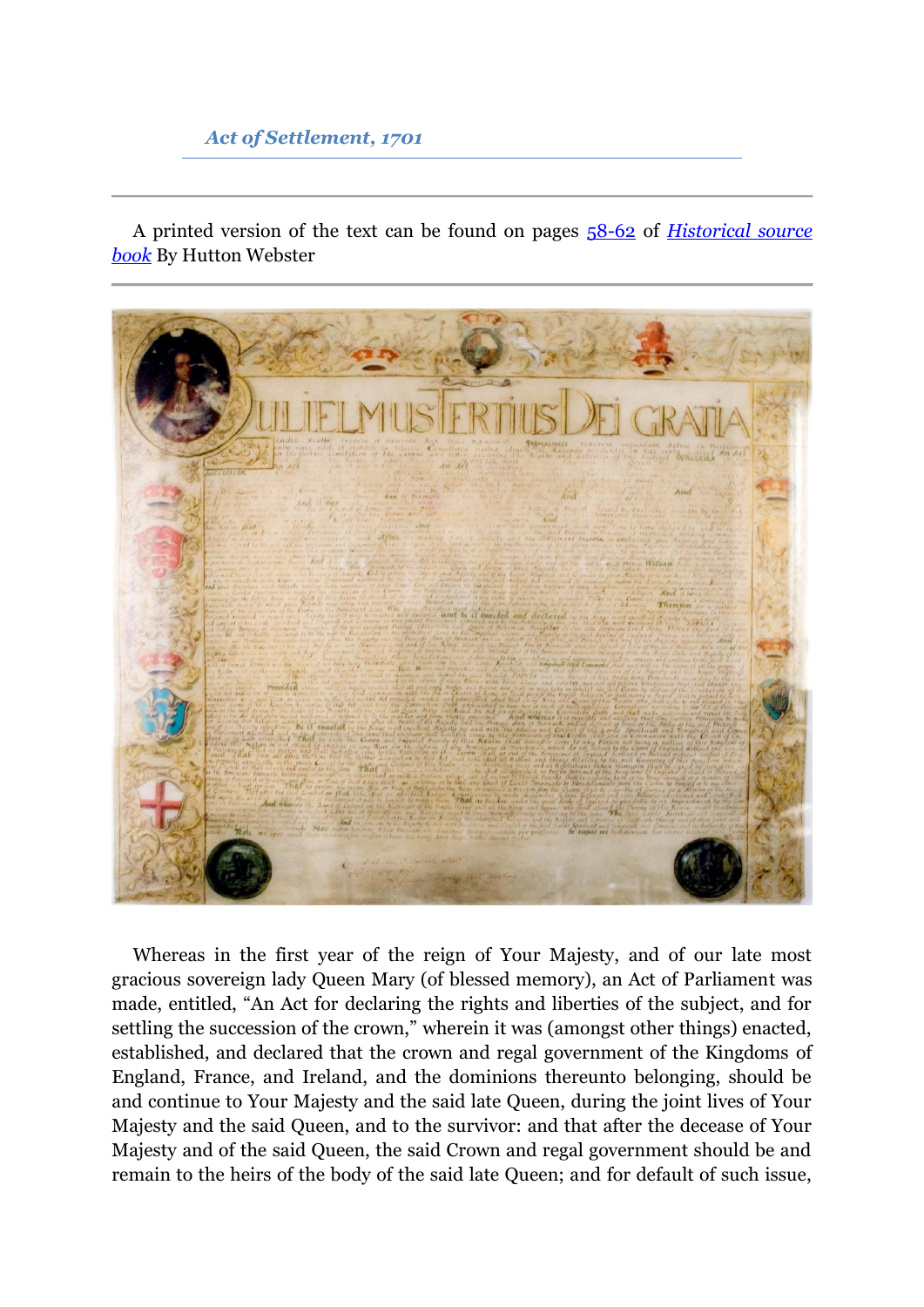to Her Royal Highness the Princess Anne of Denmark, and the heirs of her body; and for default of such issue to the heirs of the body of Your Majesty. And it was thereby further enacted, that all and every person and persons that then were, or afterwards should be reconciled to, or shall hold communion with the see or Church of Rome, or should profess the popish religion, or marry a papist, should be excluded, and are by that Act made for ever incapable to inherit, possess, or enjoy the Crown and government of this realm, and Ireland, and the dominions thereunto belonging, or any part of the same, or to have, use, or exercise any regal power, authority, or jurisdiction within the same: and in all and every such case and cases the people of these realms shall be and are thereby absolved of their allegiance: and that the said Crown and government shall from time to time descend to and be enjoyed by such person or persons, being Protestants, as should have inherited and enjoyed the same, in case the said person or persons, so reconciled, holding communion, professing or marrying, as aforesaid, were naturally dead.

After the making of which statute, and the settlement therein contained, your majesty's good subjects, who were restored to the full and free possession and enjoyment of their religion, rights, and liberties, by the providence of God giving success to your majesty's just undertakings and unwearied endeavours for that purpose, had no greater temporal felicity to hope or wish for, that to see a royal progeny descending from Your Majesty, to whom (under God) they owe their tranquillity, and whose ancestors have for many years been principal assertors of the reformed religion and the liberties of Europe, and from our said most gracious sovereign lady, whose memory will always be precious to the subjects of these realms: and it having since pleased Almighty God to take away our said sovereign Lady, and also the most hopeful Prince William, Duke of Gloucester (the only surviving issue of Her Royal Highness the Princess Anne of Denmark) to the unspeakable grief and sorrow of Your Majesty and your said good subjects, who under such losses being sensibly put in mind, that it standeth wholly in the pleasure of Almighty God to prolong the lives of Your Majesty and of Her Royal Highness, and to grant to Your Majesty, or to Her Royal Highness, such issue as may be inheritable to the Crown and regal government aforesaid, by the respective limitations in the said recited act contained, do constantly implore the divine mercy for those blessings: and Your Majesty's said subjects having daily experience of your royal care and concern for the present and future welfare of these Kingdoms, and particularly recommending from your throne a further provision to be made for the succession of the Crown in the Protestant line, for the happiness of the nation, and the security of our religion; and it being absolutely necessary for the safety, peace, and quiet of this realm, to obviate all doubts and contentions in the same, by reason of any pretended title to the Crown, and to maintain a certainty in the succession thereof, to which your subjects may safely have recourse for their protection, in case the limitations in the said recited act should determine: therefore for a further provision of the succession of the Crown in the Protestant line, we Your Majesty's most dutiful and loyal subjects, the Lords Spiritual and Temporal, and Commons, in this present Parliament assembled, do beseech Your Majesty that it may be enacted and declared,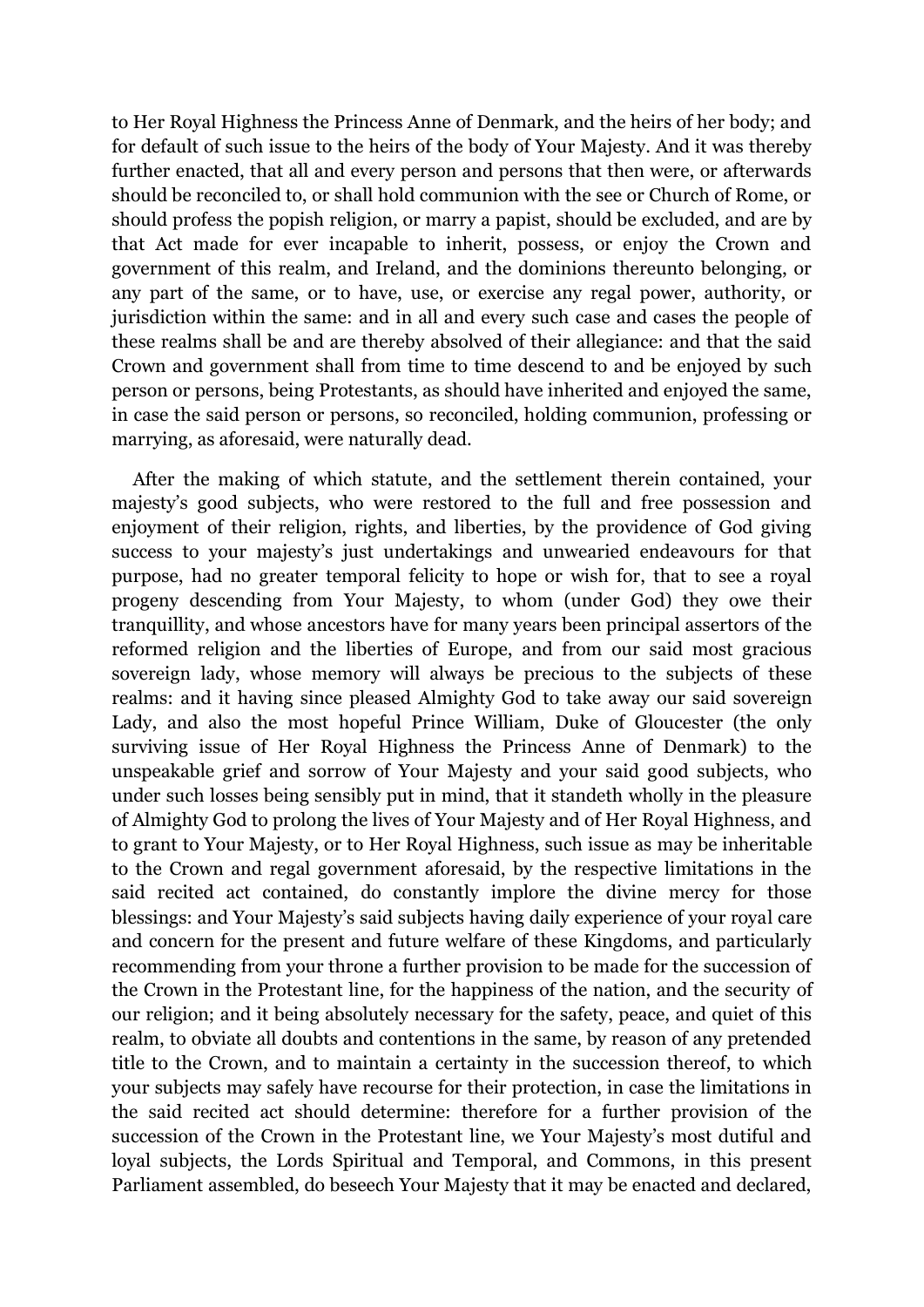and be it enacted and declared by the King's most excellent majesty, by and with the advice and consent of the Lords Spiritual and Temporal, and Commons, in this present Parliament assembled, and by the authority of the same, That the most excellent Princess Sophia, Electress and Duchess Dowager of Hanover, daughter of the most excellent Princess Elizabeth, late Queen of Bohemia, daughter of our late sovereign lord King James the First, of happy memory, be and is hereby declared to be the next in succession, in the Protestant line, to the imperial Crown and dignity of the said Realms of England, France, and Ireland, with the dominions and territories thereunto belonging, after His Majesty, and the Princess Anne of Denmark, and in default of issue of the said Princess Anne, and of His Majesty respectively: and that from and after the deceases of His said Majesty, our now sovereign lord, and of Her Royal Highness the Princess Anne of Denmark, and for default of issue of the said Princess Anne, and of His Majesty respectively, the Crown and regal government of the said Kingdoms of England, France, and Ireland, and of the dominions thereunto belonging, with the royal state and dignity of the said Realms, and all honours, styles, titles, regalities, prerogatives, powers, jurisdictions and authorities, to the same belonging and appertaining, shall be, remain, and continue to the said most excellent Princess Sophia, and the heirs of her body, being Protestants: and thereunto the said Lords Spiritual and Temporal, and Commons, shall and will in the name of all the people of this Realm, most humbly and faithfully submit themselves, their heirs and posterities: and do faithfully promise, that after the deceases of His Majesty, and Her Royal Highness, and the failure of the heirs of their respective bodies, to stand to, maintain, and defend the said Princess Sophia, and the heirs of her body, being Protestants, according to the limitation and succession of the Crown in this act specified and contained, to the utmost of their powers, with their lives and estates, against all persons whatsoever that shall attempt anything to the contrary.

II. Provided always, and be it hereby enacted, That all and every person and persons, who shall or may take or inherit the said Crown, by virtue of the limitation of this present act, and is, are or shall be reconciled to, or shall hold communion with, the See or Church of Rome, or shall profess the popish religion, or shall marry a papist, shall be subject to such incapacities, as in such case or cases are by the said recited act provided, enacted, and established; and that every King and Queen of this Realm, who shall come to and succeed in the imperial Crown of this Kingdom, by virtue of this act, shall have the coronation oath administered to him, her or them, at their respective coronations, according to the act of Parliament made in the first year of the reign of His Majesty, and the said late Queen Mary, intituled, [An act for](http://www.jacobite.ca/documents/16890409.htm)  [establishing the coronation oath,](http://www.jacobite.ca/documents/16890409.htm) and shall make, subscribe, and repeat the declaration in the act first above recited mentioned or referred to, in the manner and form thereby prescribed.

III. And whereas it is requisite and necessary that some further provision be made for securing our religion, laws and liberties, from and after the death of His Majesty and the Princess Anne of Denmark, and in default of issue of the body of the said Princess, and of His Majesty respectively; be it enacted by the King's most excellent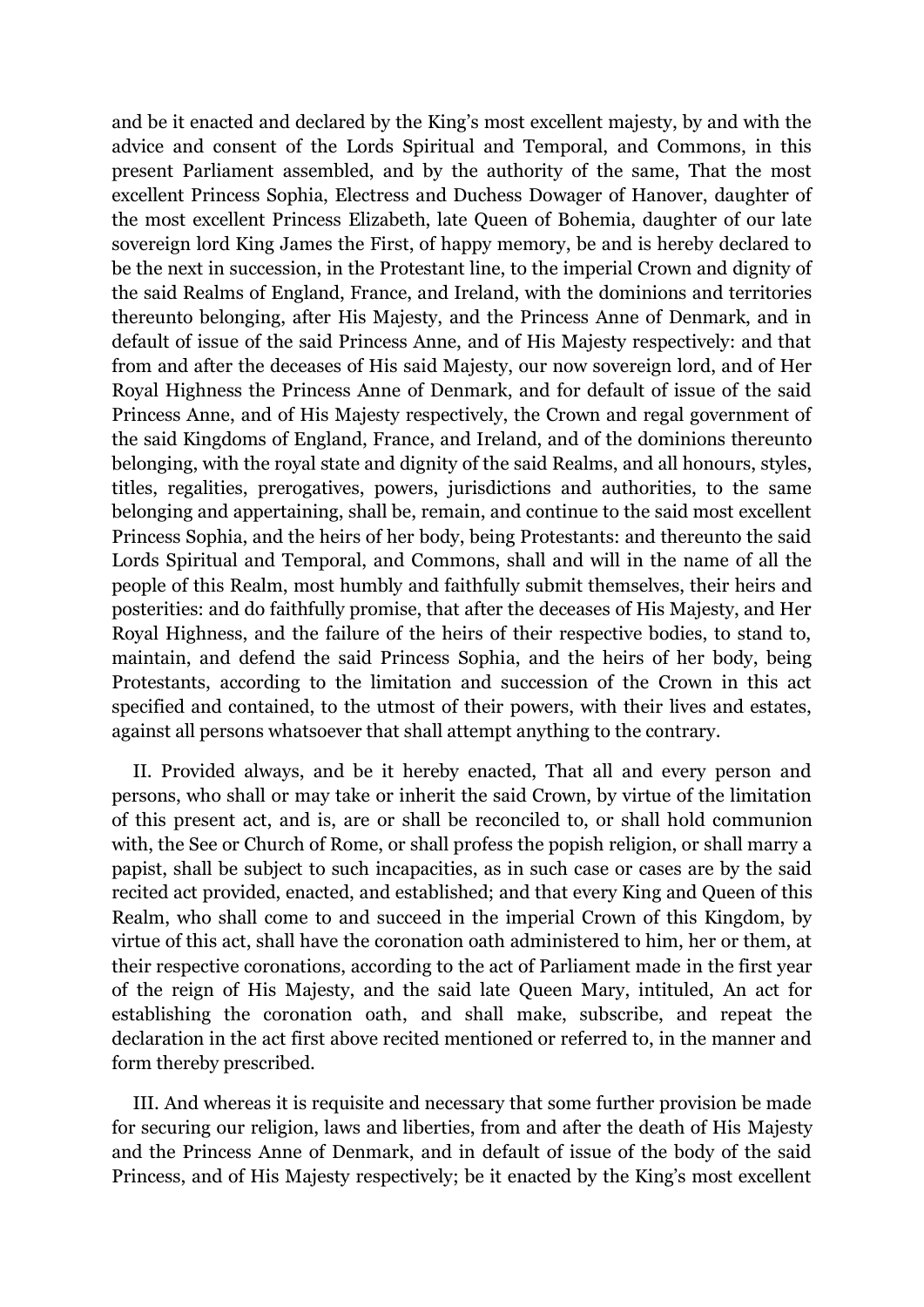majesty, by and with the advice and consent of the Lords Spiritual and Temporal, and Commons, in Parliament assembled, and by the authority of the same.

That whosoever shall hereafter come to the possession of this Crown, shall join in communion with the Church of England, as by law established.

That in case the Crown and imperial dignity of this Realm shall hereafter come to any person, not being a native of this Kingdom of England, this nation be not obliged to engage in any war for the defence of any dominions or territories which do not belong to the Crown of England, without the consent of Parliament.

That no person who shall hereafter come to the possession of this Crown, shall go out of the dominions of England, Scotland, or Ireland, without the consent of Parliament.<sup>1</sup>

That from and after the time that the further limitation by this act shall take effect, all matters and things relating to the well governing of this Kingdom, which are properly cognizable in the Privy Council by the laws and customs of this Realm, shall be translated there, and all resolutions taken thereupon shall be signed by such of the Privy Council as shall advise and consent to the same.<sup>2</sup>

That after the said limitation shall take effect as aforesaid, no person born out of the Kingdoms of England, Scotland, or Ireland, or the dominions thereunto belonging (although he be naturalized or made a denizen, except such as are born of English parents) shall be capable to be of the Privy Council, or a member of either House of Parliament, or to enjoy any office or place of trust, either civil or military, or to have any grant of lands, tenements or hereditaments from the Crown, to himself or to any other or others in trust for him.

That no person who has an office or place of profit under the King, or receives a pension from the Crown, shall be capable of serving as a member of the House of Commons.<sup>3</sup>

That after the said limitation shall take effect as aforesaid, judges commissions be made *quamdiu se bene gesserint*4, and their salaries ascertained and established; but upon the address of both Houses of Parliament it may be lawful to remove them.

That no pardon under the Great Seal of England be pleadable to an impeachment by the Commons in Parliament.

IV. And whereas the laws of England are the birth-right of the people thereof, and all the Kings and Queens, who shall ascend the throne of this Realm, ought to administer the government of the same according to the said laws, and all their officers and ministers ought to serve them respectively according to the same: the

 $\overline{a}$ 

<sup>1</sup> Repealed in the first year of George I's reign (1714).

<sup>2</sup> Repealed by 4 Anne, c. 8. and 6 Anne, c. 7.

<sup>3</sup> Repealed in the fourth year of Anne's reign (1705).

<sup>4</sup> "As long as they shall properly perform their duties."